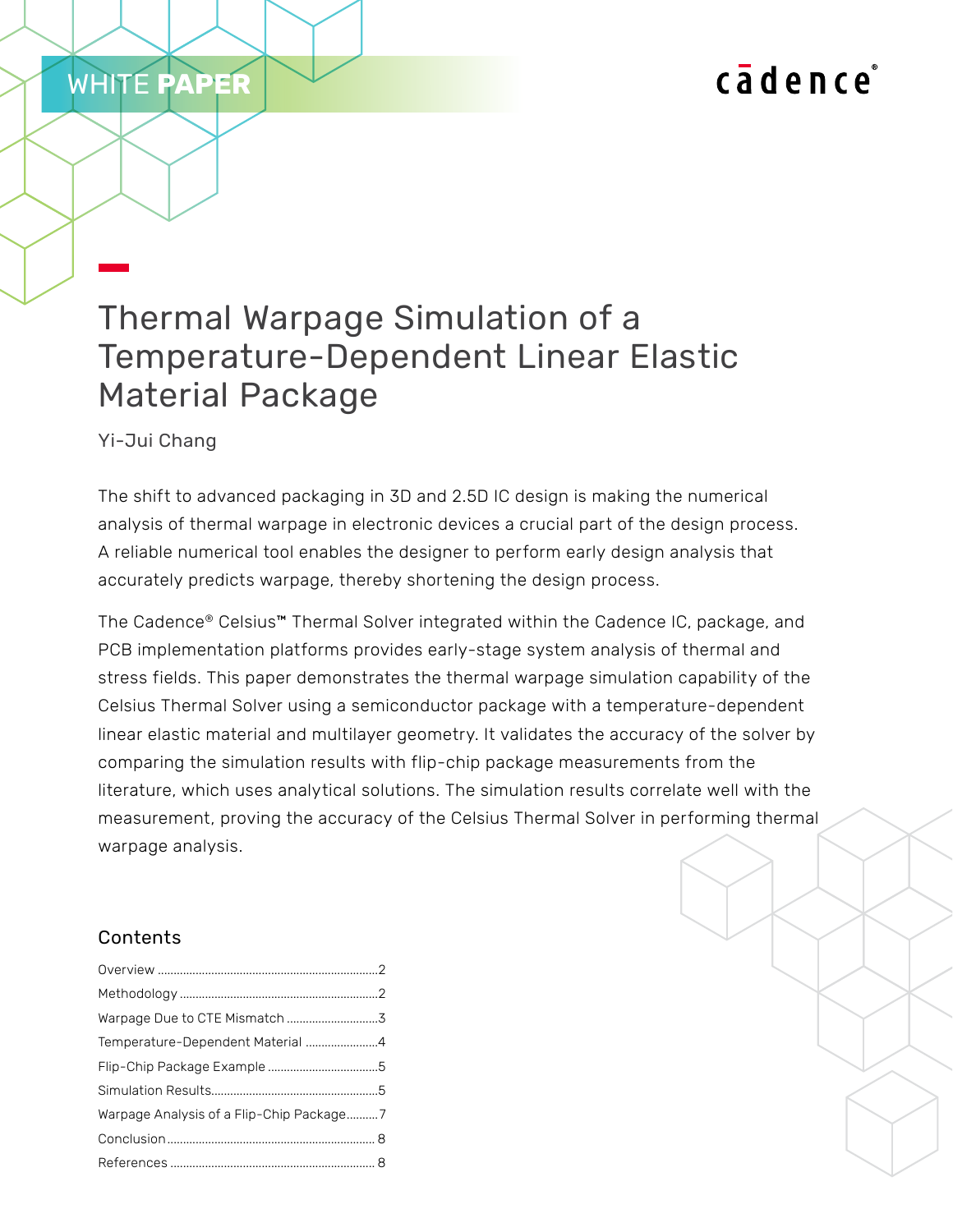## <span id="page-1-0"></span>**Overview**

The use of simulation and analysis tools in the electronics industry is becoming increasingly mainstream due to their ability to accurately simulate next-generation technologies, such as 5G mobile networks, high-performance computing, autonomous vehicles, and the meta-universe, all of which require powerful semiconductor devices as computational units. Thermal challenges are increasing in modern electronic design, as high-temperature gradients impact power and performance and create stress and warpage in different parts of a device. It is important to understand package warpage changes over temperature to assemble reliable attached surface mount technology; otherwise, surface mount defects such as stretched joints or open joints may occur. Consequently, a reliable numerical analysis tool plays an important role in the early stage of electronic design. An accurate simulation of the design can help engineers foresee possible issues and save significant development time and costs. In line with Moore's Law, semiconductor process technology has increased in complexity while decreasing in size. The limited space in the device makes the thermal diffusion and stress deformation of each component critical, as the deformation of the component in a tiny space will cause deflection [VPHA01], [ZPDM10]. It is precisely because of these escalating thermal challenges that the need to address them early in the design cycle that Cadence developed the Celsius Thermal Solver, the industry's first complete electrical-thermal co-simulation tool for system analysis.

They are coupled with the key technologies that are required for stress analysis, which are, first, consideration of thermal expansion and deformation due to thermal expansion mismatch [Kon99], [SLX+08], [TCP09], [TLC19], and second, the temperature-dependent material properties. Some common components, such as underfill and epoxy, have glass transitions at specific temperature ranges, such that the mechanical properties change significantly near this range [TLHW05], [ZPDM10], [GSY+15], [SG18]. These highly temperature-dependent characteristics are usually used to reduce the deformation or warpage due to the coefficient of temperature expansion (CTE) mismatch between essential components [SLX+ 08], [HZZ10], [NA22].

The Celsius Thermal Solver provides a solution that enables multiphysics simulation at the system level with both thermal and stress analysis. This paper compares several examples with analytical solutions and shadow moire' experimental measurements from the literature with numerical simulation results to validate the tool's capabilities.

## Methodology

When performing stress analysis, the widely accepted physical model describes a system with stress, strain, and displacement. Stress is the force acting on a surface, while displacement represents the deformation of the solid material. The strain is a nondimensional physical parameter that evaluates the deformation of a body from a reference configuration to a current configuration. It can be broken into several parts [Bow09], representing the origin of these deformations and how they are modeled, as Equation 1 shows.

Equation 1

 $\epsilon$ total =  $\epsilon$ elastic +  $\epsilon$ thermal +  $\epsilon$ irreversible

εelastic is the elastic strain that describes the reversible deformation when unloading the exerting force. εthermal is the strain due to thermal expansion. εirreversible is the strain with irreversible deformation such as plasticity. This paper only considers the linear elastic model and thermal expansion are taken into consideration, such that εirreversible = 0.

Thermal strain is usually modeled with an expansion coefficient and a reference state of temperature in only volumetric contribution (no shear) of total strain (Equation 2),

Equation 2

εthermal =  $α(T - T0)$ 

while α, T0 are CTE and reference temperature respectively.

For the isotropic linear elastic material, the constitutive model is described by Hooke's law (Equation 3):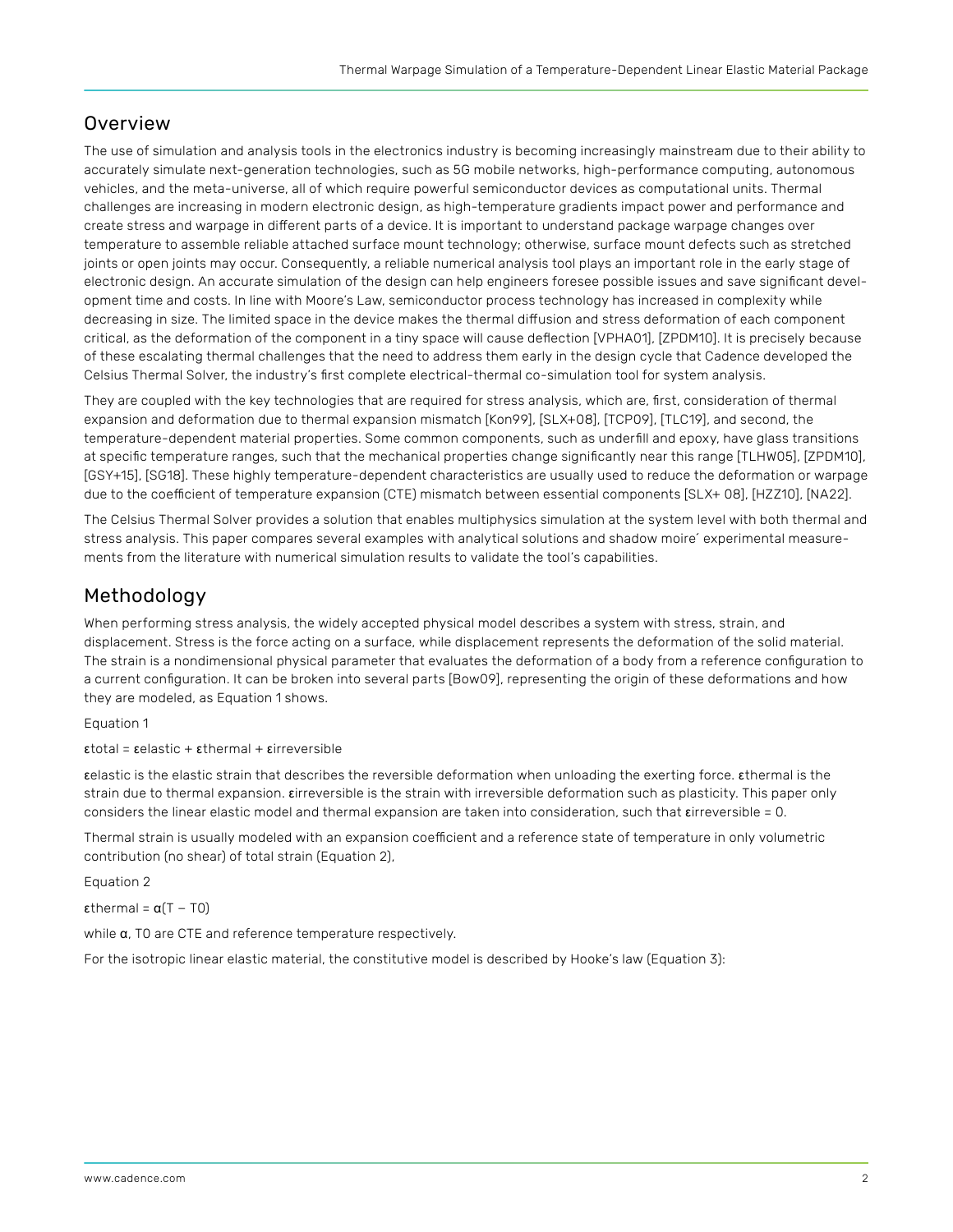#### <span id="page-2-0"></span>Equation 3



while the σ, ε, E, and v are stress, elastic strain, Young's modulus, and Poisson ratio, respectively.

### Warpage Due to CTE Mismatch

It is common in the electronics industry to have a multilayer structure for IC packaging. A regular device usually consists of a die, substrate, PCB board, and a molding compound, and substrates are stacked by solder mask, copper, core material, and so on [HSL+17]. With different material properties, the difference in the coefficient of thermal expansion can cause strain on the package, which can generate the warpage even if the system was exerted in homogeneous temperature increments. The warpage can also cause welding failure, especially in the bridging region between the substrate and the die or between the substrate and the PCB. Figure 1 depicts a simple case to demonstrate CTE-mismatch-induced deformation, called a bimetallic strip.



*Figure 1: Schematic diagram of bimetallic strip*

The strip consists of two different material strips with the same length and thickness. One side of the strip is fixed, and the other side is the free end. The analytical solution of the maximum deflection is provided in [YBS12], defined by the following formula in Equations 4 and 5:

Equation 4:

$$
u_z = \frac{6(\alpha_2 - \alpha_1)\Delta T L^2}{t K_{eq}}
$$

Where  $k_{eq}$  is equivalent stiffness, defined as

Equation 5:

$$
K_{eq}=14+\frac{E_{1}}{E_{2}}+\frac{E_{2}}{E_{1}}
$$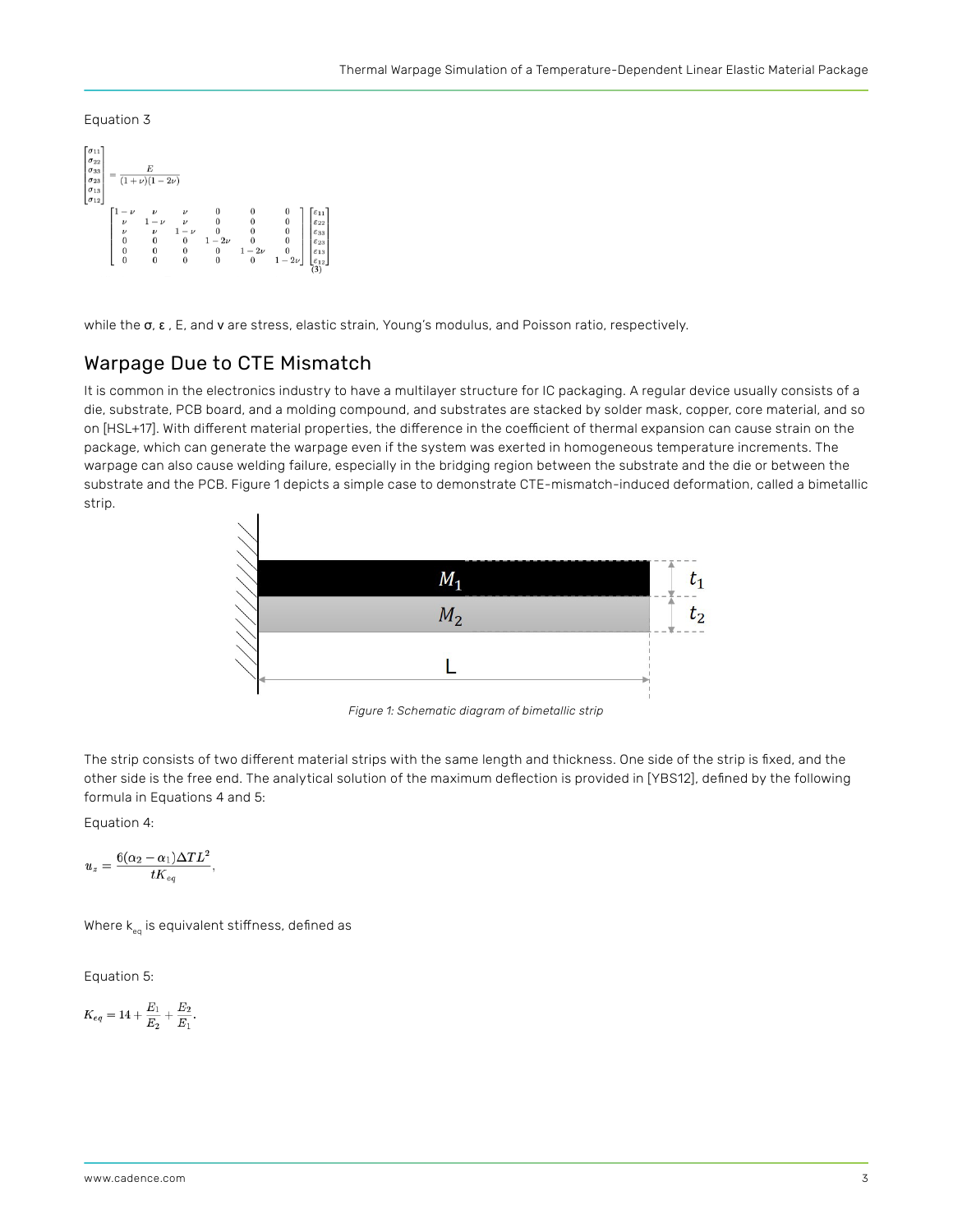## <span id="page-3-0"></span>Temperature-Dependent Material

The property value is not constant for temperature-dependent material but depends on the temperature. The temperature dependency for common materials used in IC design or semiconductor manufacturing processes usually appears in Young's modulus and CTE (e.g.,  $E = E[T]$ ,  $\alpha = \alpha[T]$ ) near the glass transition temperature (Tg) [Kon99], [TLHW05], [ZPDM10], [GSY+15], [HSL+17]. The temperature-dependent material property table provided in these papers usually consists of two values of Young's modulus (or CTE) and a Tg. In [TLHW05], Figure 2 shows the simplest mathematical description of these two properties. Note that the literature does not usually provide the size of the interval of the property changing region.



*Figure 2: Temperature dependency of Young's modulus and CTE with Tg=142°C* 

To better understand the temperature-dependent structural properties, an example was simulated with an existing analytical solution to verify the solver. A rectangle bar was placed along the z-axis and boundary constraints were imposed at the top and bottom surface of the bar to confine the zero displacement in the z-direction. When the temperature of the bar increases, the bar tends to expand in the x, y direction. In this case, the stress at the surface of the x, y direction was zero (free surface), which led to a related strain in a different direction (Equation 6),

#### Equation 6

ε11 = ε22 = −νε33

and the total strain in the z-direction was zero due to the boundary constraint, such that the elastic strain should be balanced with the thermal strain purely as in Equation 7:

Equation 7

$$
\varepsilon_{33} = -\varepsilon_{thermal} = -\int_{T_1}^{T_2} \alpha(T) dT.
$$

In general, the stress between two temperature states can be written as Equation 8 shows:

#### Equation 8

$$
\sigma(T_2) - \sigma(T_1) = \int_{T_1}^{T_2} E(T) d\varepsilon_{elastic}(T).
$$

In the material properties changing region in Figure 2, Young's modulus and the CTE can be represented as a linear function of temperature (Equations 9 and 10),

Equation 9

 $E(T) = C_1 - C_2T,$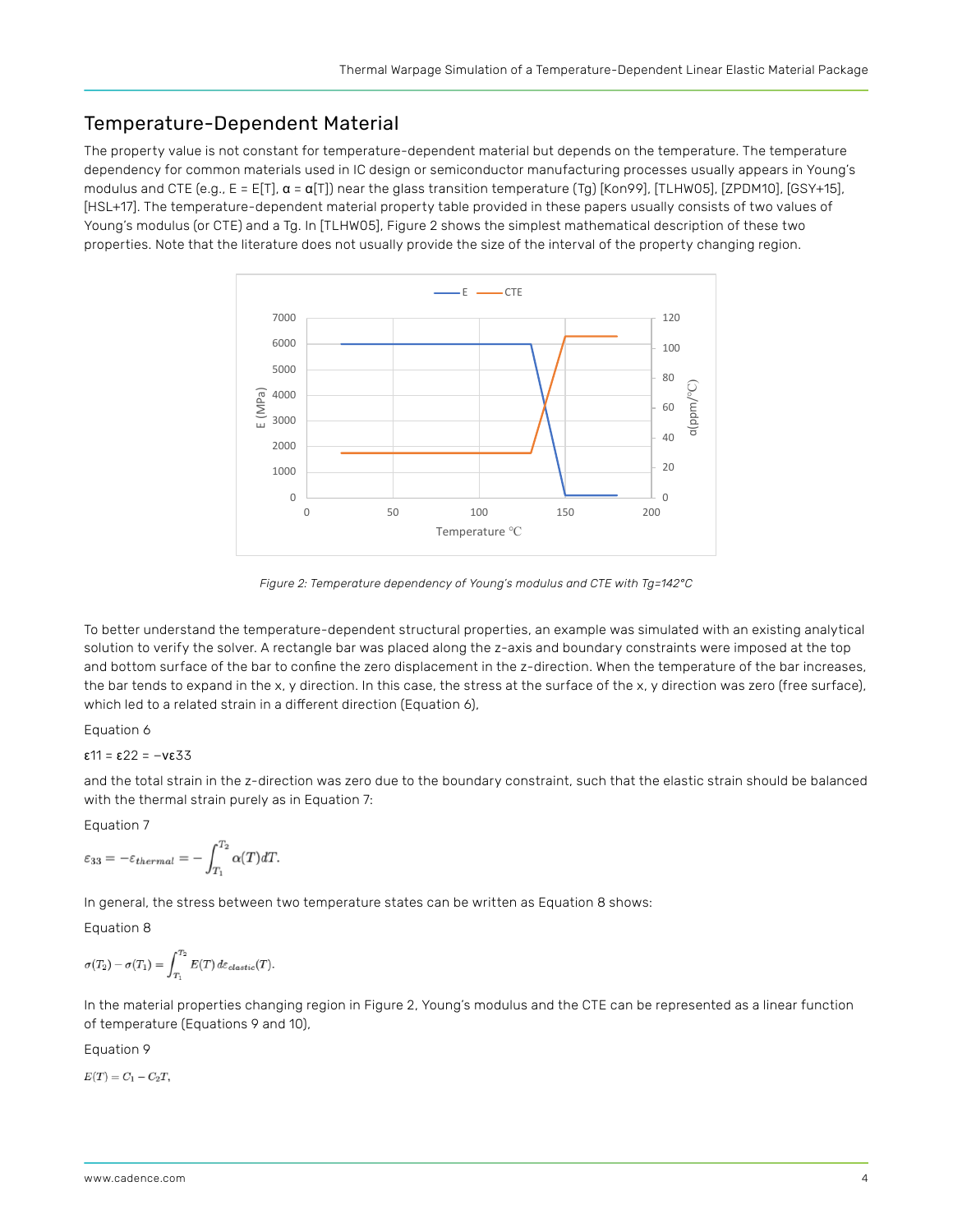<span id="page-4-0"></span>Equation 10

 $\alpha(T) = C_3 - C_4T,$ 

while C1 is the known parameter if the material properties have been measured at T = T1 and T2. Therefore, Equation 8 for the example mentioned above can be simplified, as Equation 11 shows,

Equation 11

$$
\sigma_{33}|_{T_1}^{T_2} = \int_{T_1}^{T_2} (C_1 - C_2T)d(-\varepsilon_{thermal}(T))
$$
  
= 
$$
-\int_{T_1}^{T_2} (C_1 - C_2T)d((C_3 - C_4T)(T - T_0))
$$

## Flip-Chip Package Example

After comparing the theory and the result from the Celsius Thermal Solver, the result was validated with an industrial example, and the experimental data and the numerical result from other tools. One paper [TWL21] was selected as the primary comparison paper, as it is a clear statement on the material parameter, package geometry, and zero warpage state. Figure 3 depicts the basic die system with a square die located at the center above a square underfill and a square substrate.



*Figure 3: Flip-chip package schematic*

The system underwent a thermal cycle as a soldering reflow process. A typical operating temperature range of the reflow process heats up from room temperature (25∼30◦C), to a higher temperature (260◦C), and then returns to room temperature. The entire system at room temperature is not flat initially due to the existence of residual stress; however, as the temperature rises, a specific temperature called the zero warpage state reduces the residual stress to zero. This state is sensitive to the case and material. According to [TWL21], the zero-warpage state is T = 120℃ observed by the shadow moire measurement.

### Simulation Results

#### *Deflection of the bimetallic strip*

For the bimetallic strip testing example, the material properties listed in Table 1 were used and the length was set to L = 0.5m.

Table 1: Material properties for bimetallic strip example

| <b>Index</b>          |        |        |
|-----------------------|--------|--------|
| CTE (ppm/°C)          | 10.3   | 17.3   |
| Young's Modulus (GPa) | 117.21 | 193.05 |
| Thickness (mm)        |        | 10     |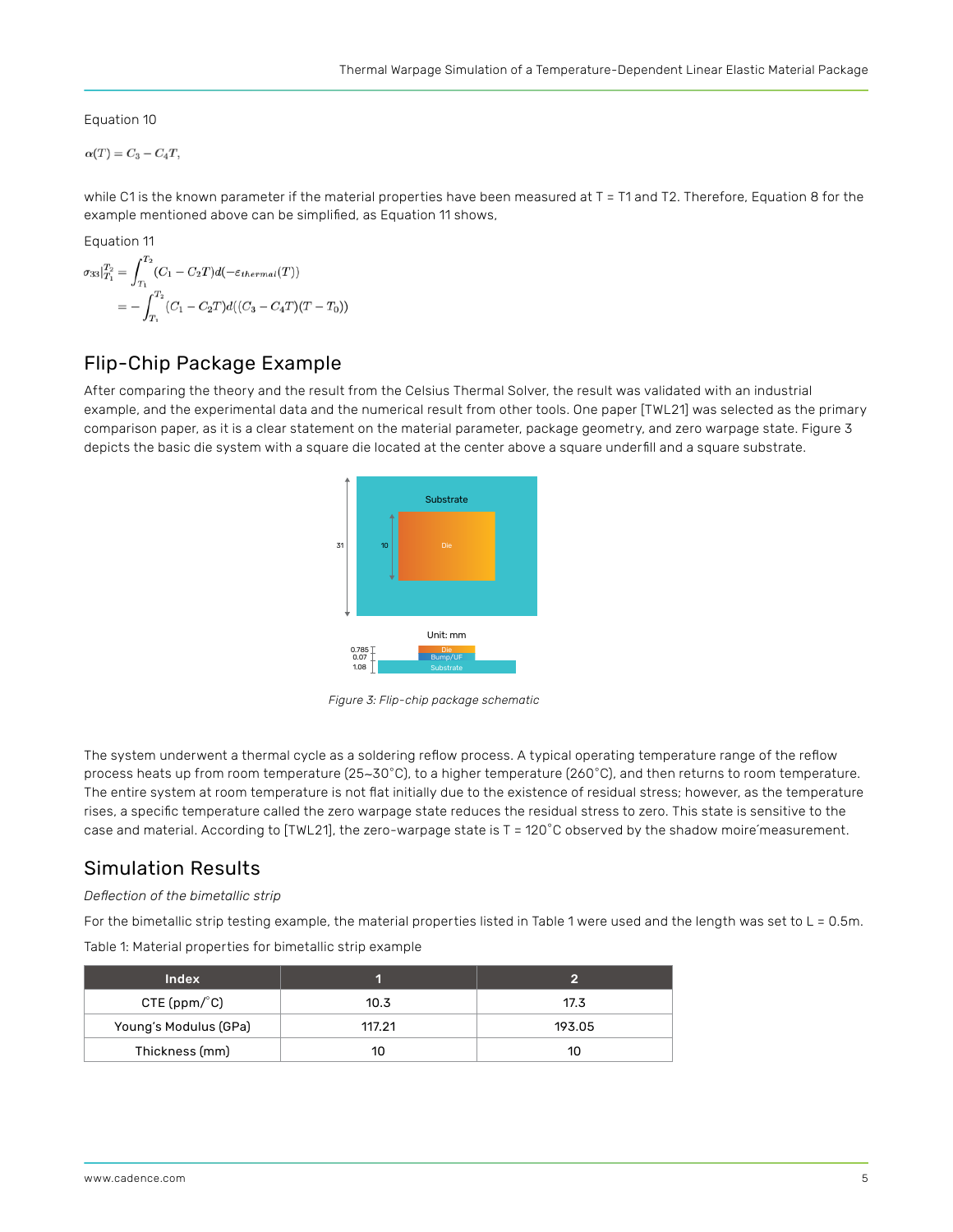Figure 4 shows the deflection result with respect to the temperature difference. The deflection was positive, as the CTE of material 2 is larger than that of material 1. The figure confirms a good agreement between the Celsius Thermal Solver simulation results and the theory.



*Figure 4: Deflection results of temperature difference*

#### *Uniaxial thermal expansion with temperature-dependent properties*

The uniaxial thermal expansion with temperature dependent properties described in the previous section with the analytical solution in Equation 11 had the material properties shown in Table 2.

Table 2: Material properties for uniaxial thermal expansion example

| Temperature $(^{\circ}C)$ | 25    | 130   |
|---------------------------|-------|-------|
| CTE(ppm/°C)               | 37.9  | 95.2  |
| Young's Modulus (GPa)     | 7.612 | 0.136 |
| Poisson's Ratio           | 0.26  | 0.26  |

These properties are assumed to be linear, depending on the temperature (Equations 9 and 10). The example was set up in the Celsius Thermal Solver, and the simulation was run with the given temperature change during the time. Figure 5 plots the stress results from the Celsius Thermal Solver compared with the analytical solution and shows that the Celsius Thermal Solver predicts the stress accurately.



*Figure 5: Stress (*σ*33) in uniaxial thermal expansion example with temperature dependent properties*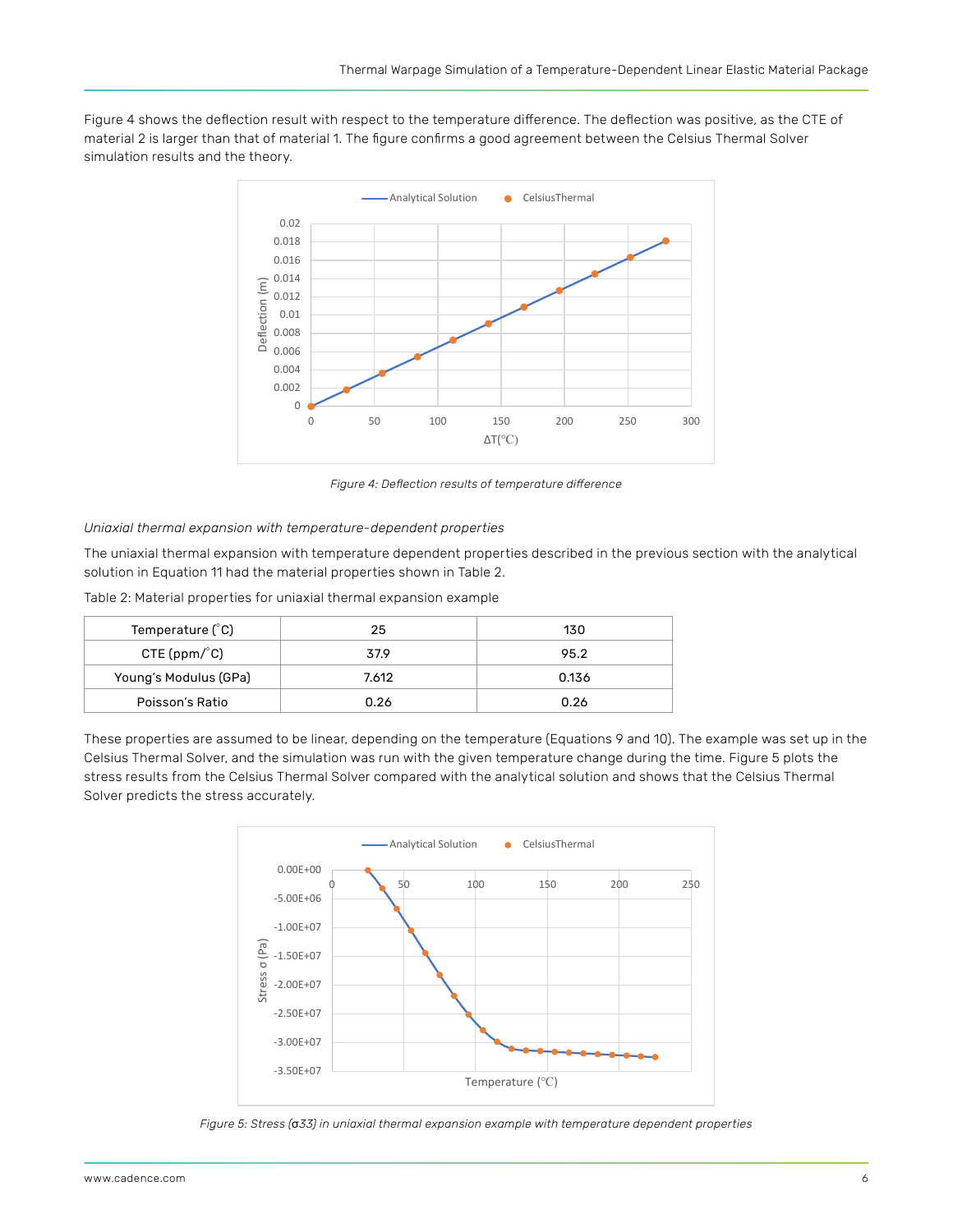<span id="page-6-0"></span>In the region T = 25 ∼ 130◦C, Young's modulus decreases while the CTE increases, as the temperature rises. Decreasing Young's modulus and increasing the CTE actually have a counter effect to each other on the stress estimation. The thermal strain is still increasing, but the rate of increase is less at higher temperatures. Once the temperature exceeds 130◦C, the material properties reach their new equilibrium state and remain as constants. The stress increment can still be calculated from Equation 11 by setting C2 and C4 as zeros.

## Warpage Analysis of a Flip-Chip Package

Table 3 lists the material properties for the flip-chip package example.

|  | Table 3: Material properties for flip-chip example |  |  |
|--|----------------------------------------------------|--|--|
|  |                                                    |  |  |

| Material              | <b>Die</b>               | Bump/UF | Bump/UF                  |
|-----------------------|--------------------------|---------|--------------------------|
| CTE(ppm/°C)           | 2.8                      | 29/98   | 14.4                     |
| Young's Modulus (GPa) | 131                      | 7.6/0.1 | 26                       |
| Poisson's Ratio       | 0.28                     | 0.32    | 0.39                     |
| Tg $(^{\circ}C)$      | $\overline{\phantom{0}}$ | 120     | $\overline{\phantom{0}}$ |

The temperature dependency of the properties was imposed on the underfill, following the description in [TLHW05]. Figures 6 and 7 show the numerical results of the system after undergoing a reflow process. In Figure 6, the Celsius Thermal Solver reported the maximum displacement at the bottom surface corner with respect to the temperature change.



*Figure 6: Warpage results with various temperatures*

The experimental data were obtained from the literature [TWL21]. The displacement is zero at the zero-warpage state (120◦C) and this temperature marked a transition point of dramatically bending stiffness change. The warpage result from the shadow moire' was split into two data sets, with one being measured during the cooling process and the other during the heating process. In the numerical result, under the assumption of linear elastic material, there was not a different displacement field at the same temperature, as the thermal loading (temperature change) remained the same. Tsai's paper [TWL21] also provides a numerical result from another tool that matched well with the result from the Celsius Thermal Solver.

In Figure 7, the spatial distribution of displacement in the z-direction along the diagonal axis from the center to the corner at the highest temperature (T = 260◦C) and the lowest temperature (T = 25◦C) were plotted and compared with the shadow moire ́measurement from the literature [TWL21]. At these two extreme temperatures, the bending direction of the package was completely opposite. The figure shows a good agreement between the numerical result of the Celsius Thermal Solver and the experimental data.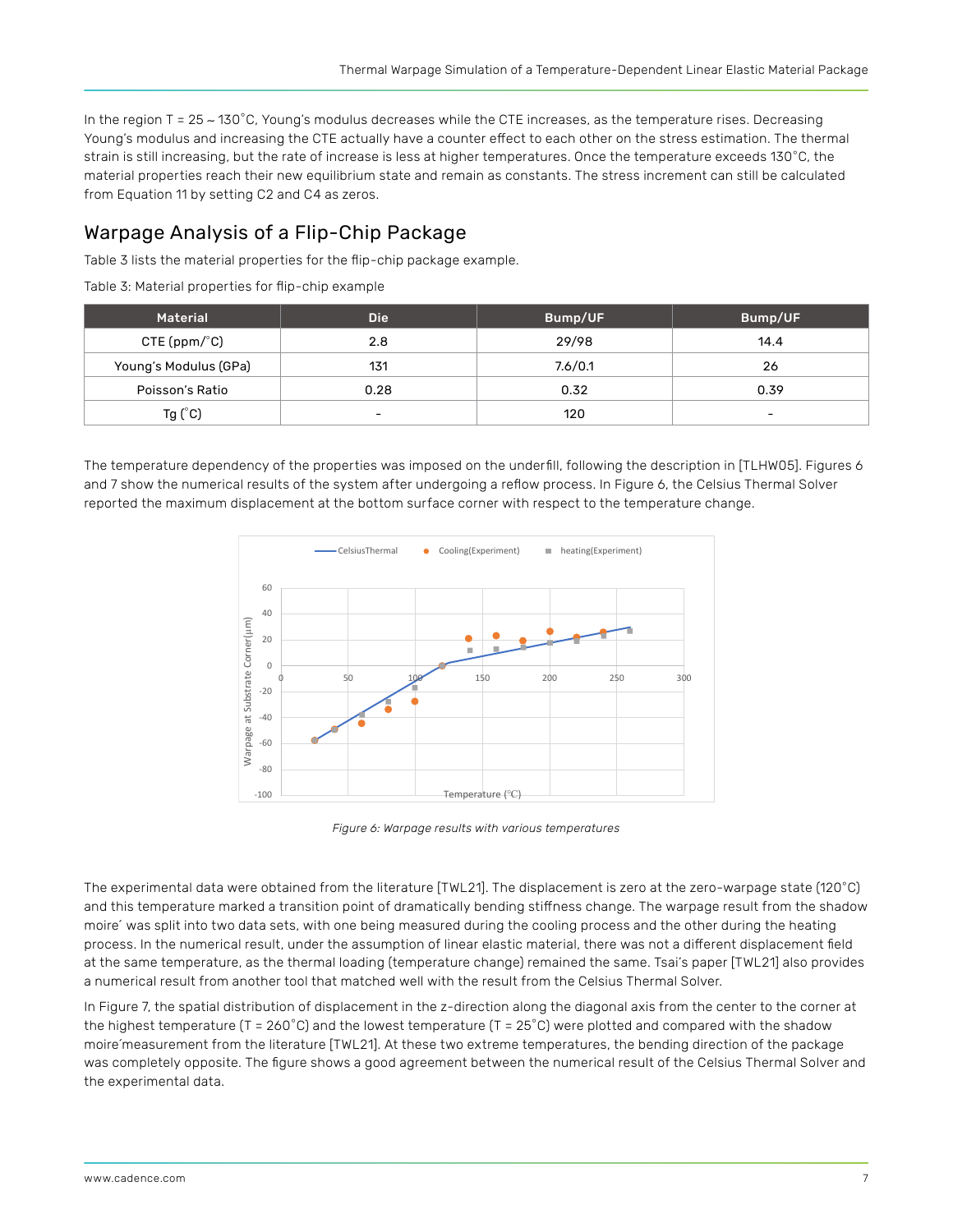<span id="page-7-0"></span>

*Figure 7: Displacement along the diagonal axis of the bottom substrate surface in the flip-chip example*

# Conclusion

This paper demonstrates the capability of the Cadence Celsius Thermal Solver to accurately simulate and predict temperature-dependent material properties. The validation process uses examples with analytical solutions in two scenarios: the thermal uniaxial tension test with temperature-dependent properties and the multi-layer beam deflection due to CTE mismatch. It then presents a practical industrial case of the flip-chip package example found in the literature. Using the experimental data from this example, the maximum warpage of the system was plotted at different temperatures and spatial distribution displacements along the diagonal axis at two extreme temperatures. The result from the Celsius Thermal Solver provides a good correlation with the measurement data and matches the results from other numerical tools.

Future case studies may extend this research with further considerations, such as a setup with more complicated geometry, like a multi-layer substrate [HSL+ 17], a molded package [CMP+], and placing a package on a PCB [BXY18]. In addition, there may be more materials with temperature dependency in the system. Finally, future research can consider a nonlinear material model, such as one with viscoelastic material to replace some linear material models [LHLH11], [CSL19].

## References

- 1. [Bow09] Allan F. Bower. Applied mechanics of solids. CRC Press, 2009.
- 2. [BXY18] Yao Bin, Wang Xiaofeng, and Zou Yabing. The study of thermally induced warpage of BGA package during reflow soldering. In 2018 19th International Conference on Electronic Packaging Technology (ICEPT), pages 1411–1414. IEEE, 2018.
- 3. [CMP+] Fabiano A. Colling, Carlos A.M. Moraes, Celso R. Peter, Eduardo L. Rhod, Willyan Hasenkamp, Dong-Hyun Park, and Tae S. Oh. Numerical evaluation of warpage in PoP encapsulated semiconductors. In 2015 30th Symposium on Microelectronics Technology and Devices (SBMicro), pages 1–4. IEEE.
- 4. [CSL19] Promod R. Chowdhury, Jeffrey C. Suhling, and Pradeep Lall. Characterization of viscoelastic response of underfill materials. In 2019 18th IEEE Intersociety Conference on Thermal and Thermomechanical Phenomena in Electronic Systems (ITherm), pages 1321–1331. IEEE, 2019.
- 5. [GSY+15] Dandong Ge, N.R. Subramanian, Khai Seen Yong, Mun Yee Foo, and Swee Lee Gan. The impact of high glass transition temperature of molding compounds on power package warpage and stress performance. In 2015 IEEE 17th Electronics Pack- aging and Technology Conference (EPTC), pages 1–6. IEEE, 2015.
- 6. [HSL+17] Jianxia Hao, Jing Shang, Xiaodong Liu, Tao Hang, Liming Gao, and Ming Li. Impact of substrate materials on packages warpage. In 2017 18th International Conference on Electronic Packaging Technology (ICEPT), pages 764–768. IEEE, 2017.
- 7. [HZZ10] Robert L. Hubbard, Pierino Zappella, and Pukun Zhu. Flip-chip process improvements for low warpage. In 2010 Proceedings 60th Electronic Components and Technology Conference (ECTC), pages 25–30. IEEE, 2010.